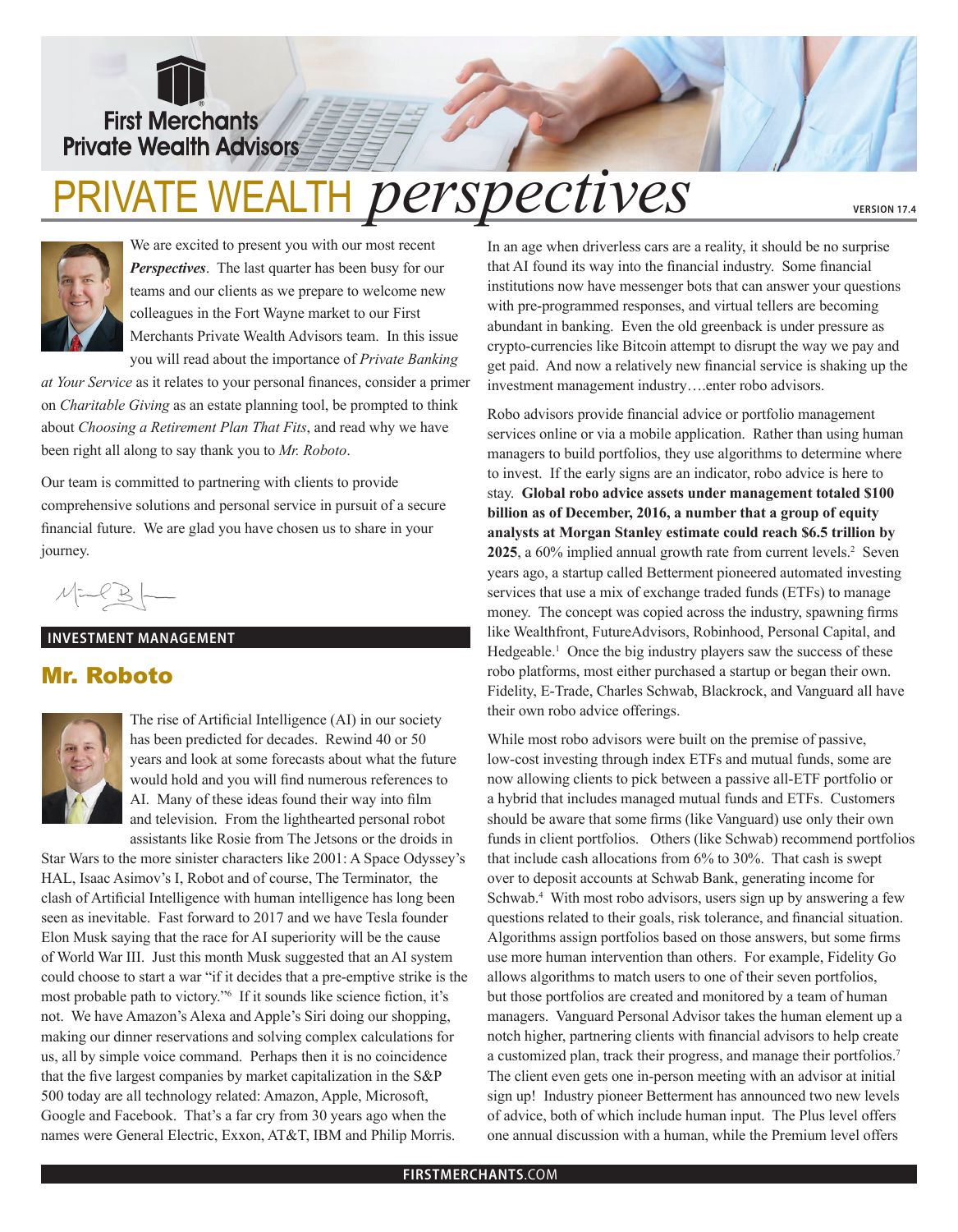"unlimited human interaction." When asked about the human assist, Betterment founder and CEO Jon Stein said: "We realized a lot of people wanted our service, plus some comfort and some hand-holding to help them with their plan."1 Therein lies one problem with robo advisors, they have yet to be tested in a true market downturn. Nearly all robo advice platforms have come online since the financial crisis of 2008. On August 24, 2015, the Dow dropped 1,000 points in intraday trading as part of the biggest stock market correction since 2008. That day, investment management giant Vanguard – which offers both automated robo advisors and live advisors – had a 9% increase in calls for consultation.3 Seems people still want to throw out a lifeline and talk to a professional. When it comes to hand-holding, humans maintain the competitive advantage. For now.

Studies show that millennials, forged in the fire of the Great Recession, share some key feelings when it comes to their finances. They are risk-averse. They distrust large institutions. They want transparency about fees. A Fidelity study showed that 25% of millennials "trust no one" on money matters.3 Robo advice, a low cost service steeped in technology, came along at exactly the right time to appeal to Millennials. Robo platforms are unemotional, subservient, and agenda-less – the polar opposite of many traditional human advisors, especially those with commission based models.<sup>3</sup> And make no mistake about it; a generational divide does exist in the investment advisory industry. A certain subset of the population has an inherent distrust of technology and would much rather deal with live human beings. A different subset of the population is much more comfortable dealing with computers and technology and has an inherent distrust in people. It's a group that can't be ignored. Over the next several decades, Baby Boomers, the biggest and wealthiest generation in U.S. history, will transfer roughly \$30 trillion in assets to their Gen X and millennial children.<sup>9</sup>

Bob Dylan didn't know how right he was when he wrote The Times They Are A-Changin' in 1963. . After the financial crisis, online searches in America for "how to code" began to outnumber searches for "stock market." Searches for "create app" exceed those for "buy a stock" by nearly three to one. Searches for "startups" have outpaced those for "small cap stock, "large cap stock" and "high yield bond" since 2004. Interest in "Betterment" surpassed "Citigroup" last year. "Bitcoin" receives more attention than "gold coin" and searches for peer-to-peer lender "Lending Club" have outpaced those for "bank loan" over the last three years.<sup>8</sup> Changes will continue to play out as we move further into the digital age. Like every industry, investment management will have to change and adapt. But there is hope for us humans. A recent survey of 12,000 consumers conducted by HSBC across 11 different countries found that only seven percent said they would trust a robot to manage their money. If it's any consolation, that's half the number who said they would trust a robot to perform life-saving heart surgery!<sup>9</sup> As trusted human advisors, we can be your single source for financial planning, investment advice, insurance, mortgages, banking, lending, estate planning, education planning, accounting, taxes, and even health care planning.<sup>5</sup> I believe people still play an important role in financial services, and I'm not ready to turn

over control to the robots just yet. That is, until we are all travelling around in flying cars like The Jetsons. At that point I'm all in with technology…..as long as I get to drive.



Source: www.behaviorgap.com

1 Blumenthal, Robin Goldwyn. "Robo's Human Face." Barron's. 4 February, 2017.

2 Chaparro, Frank. "Morgan Stanley: Only A 'Handful' of Robo-Advice startups Will Survive." Business Insider. 19 May, 2017.

3 Chew, Johathan. "The Battle for Millennials' Money." Fortune. 15 December, 2015.

4 "Comparing Robo-Advisers for Retirees." Kiplinger's Retirement Report. May 2016.

5 Leo, David. "The Value Proposition that Negates the Robo Threat." Advisor Perspectives. 28 August, 2017.

6 Molina, Brett. "Elon Musk: Artificial intelligence battle 'most likely' cause of WWIII." USA Today. 5 September, 2017.

7 Rabe, Jessica. "Robo Advisors: Friend and Foe." Convergex Morning Markets Briefing. 3 October, 2016.

8 Rabe, Jessica. "Where Main Street Meets Fintech." Convervex Morning Markets Briefing. 27 April, 2016.

9 Tynan, Kevin. "Robo Advisors: Counter-Marketing for Smaller Banks." CBInsight. 6 June, 2017.

Travis Welse

### THE STRENGTH OF BIG. THE SERVICE OF SMALL.

**firstmerchants**.com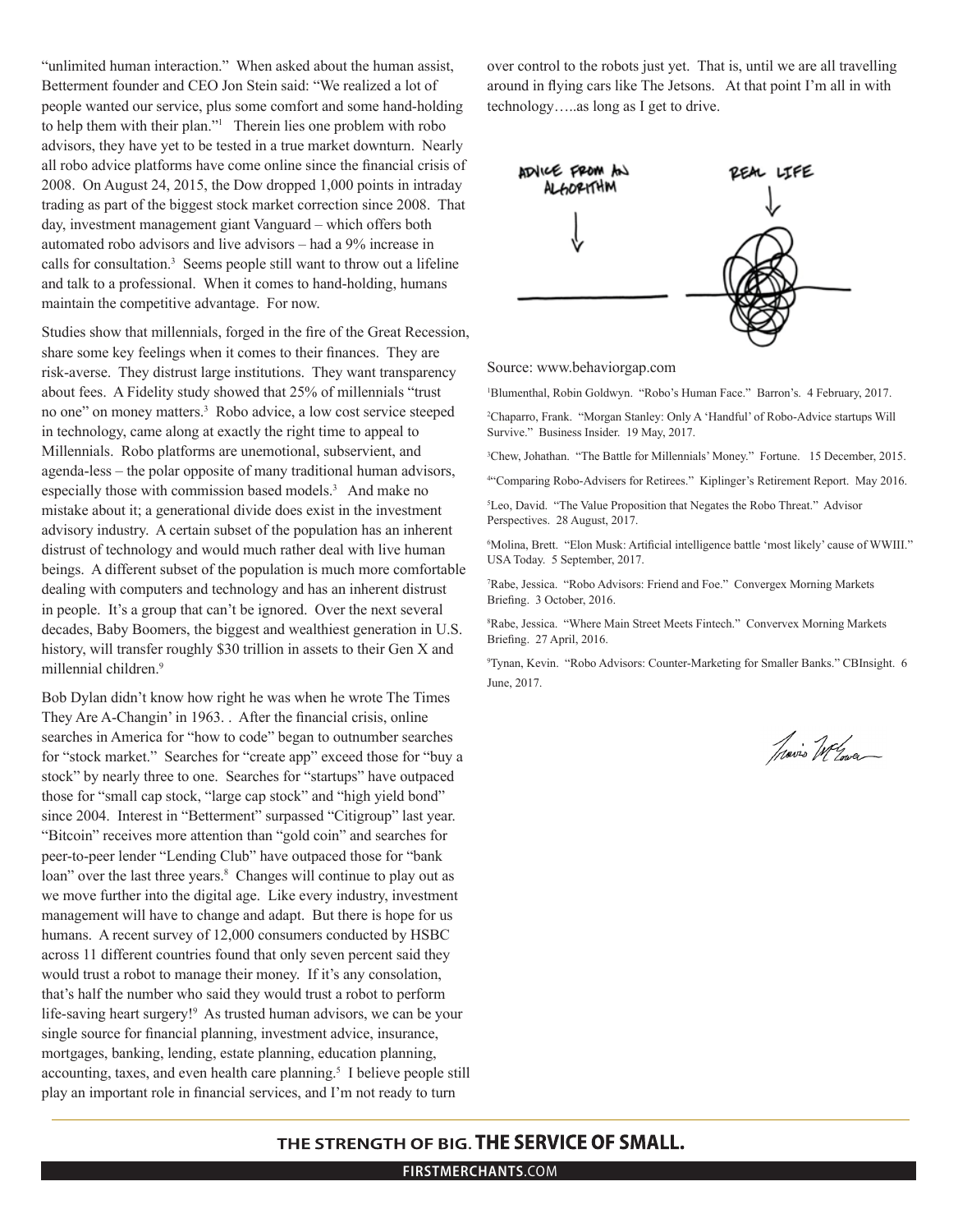#### **Trust Advisors**

# Charitable Giving



As we approach the end of the year, people start thinking about charitable gifts. For small donations, simply writing a check is the easiest way to go, but if you are thinking about making a more substantial gift, there are other options.

#### **Gifts of Appreciated Assets**

With a rising stock market this year, many people have investments that have appreciated in value. A gift of stock that you bought for \$500 that is now worth \$1,000 gives you a \$1,000 charitable gift, and avoids paying capital gains tax on your \$500 profit. A benefit for both the charity you support and yourself.

#### **Charitable Gift Plans**

For even larger gifts, there are ways to make a large donation while still retaining some of the benefits during your life. Often referred to as planned gifts, these methods allow you to make your donation during life but retain an income stream from the gifted property until death or for a certain period of time. When properly structured, a planned gift can offer significant tax advantages. Two common planned giving options are:

#### **Charitable Remainder Trusts**

A Charitable Remainder Trust can pay income to you (and your spouse

or other family members) for life or a term of up to 20 years. Then, at the end of the term, the charitable beneficiary you have named receives the assets remaining in the trust.

A Charitable Remainder Annuity Trusts pays a fixed dollar amount annually. A Charitable Remainder Unitrust pays a variable amount annually based upon a fixed percentage of the value of the trust's assets as of each year. With both, you receive a current tax deduction for the value of the charity's remainder interest (subject to limits).

#### **Charitable Gift Annuities**

In a Charitable Gift Annuity, you and the charity essentially enter into a contract under which you give cash or other property in exchange for fixed annuity payments. The transaction is, in essence, part gift and part annuity purchase. You are allowed a charitable income-tax deduction for the difference between the value of the contribution and the value of the annuity.

While more complex than outright gifts, planned gifts can offer the opportunity to provide significant support a worthwhile cause and also receive a substantial tax benefit. If you are interested in exploring any of these planned giving options in greater detail, please feel free to contact First Merchants Private Wealth Advisors for assistance.

David Frabes

#### **private banking**

## Private Banking at Your Service



The season of fall has finally arrived. Although the calendar tells us fall last for three months, the time we have to take in all that the season offers seems to come up short. In the midst of so much activity – the boys of fall high school and college football, baseball playoffs, Halloween, Veteran's Day, Thanksgiving, stealing some

moments to enjoy nature's beauty and the changing leaves – we are also constantly reminded of what closely follows. Christmas. Budgets for 2018. Unfair to fall, it all overlaps. If any two words can be used to describe the current season, those would be Change and Preparation.

Your personal banking should also garner the same thought and consideration of change and preparation. Change is always a factor in your life, regardless of what stage of life you see yourself in. Unlike the seasons, however, change is not predicable and does not necessarily follow what is on your calendar. That is where preparation steps in. Working in conjunction with your First Merchants Private Wealth Advisor team, private banking is the perfect complement and solution to prepare for change. The first recommendation is a full review your depository accounts to ensure you are receiving

the maximum account benefits you and your family receive as a FMPWA client. Working with and knowing your Private Banker provides you that single point of contact that is essential, especially in times of need. The next step is a review of your existing credit obligations. Understanding the terms of your current loans, including mortgage, home equity lines, and other personal loans can prepare you for potential interest rate changes, upcoming maturities, or balloon payments on the horizon. Finally, your FMPWA team can advise you on preparing for those planned (think taxes) and, yes, the inevitable unexpected credit needs. Being proactive to establish a personal line of credit now is an ideal solution to solve for both, all without liquidating your personal investments in an untimely manner.

Thank you for your business and loyalty as a client of First Merchants Private Wealth Advisors.

As your families come together over the coming months, I sincerely wish you and your families much happiness and joy.

Nancy Lery